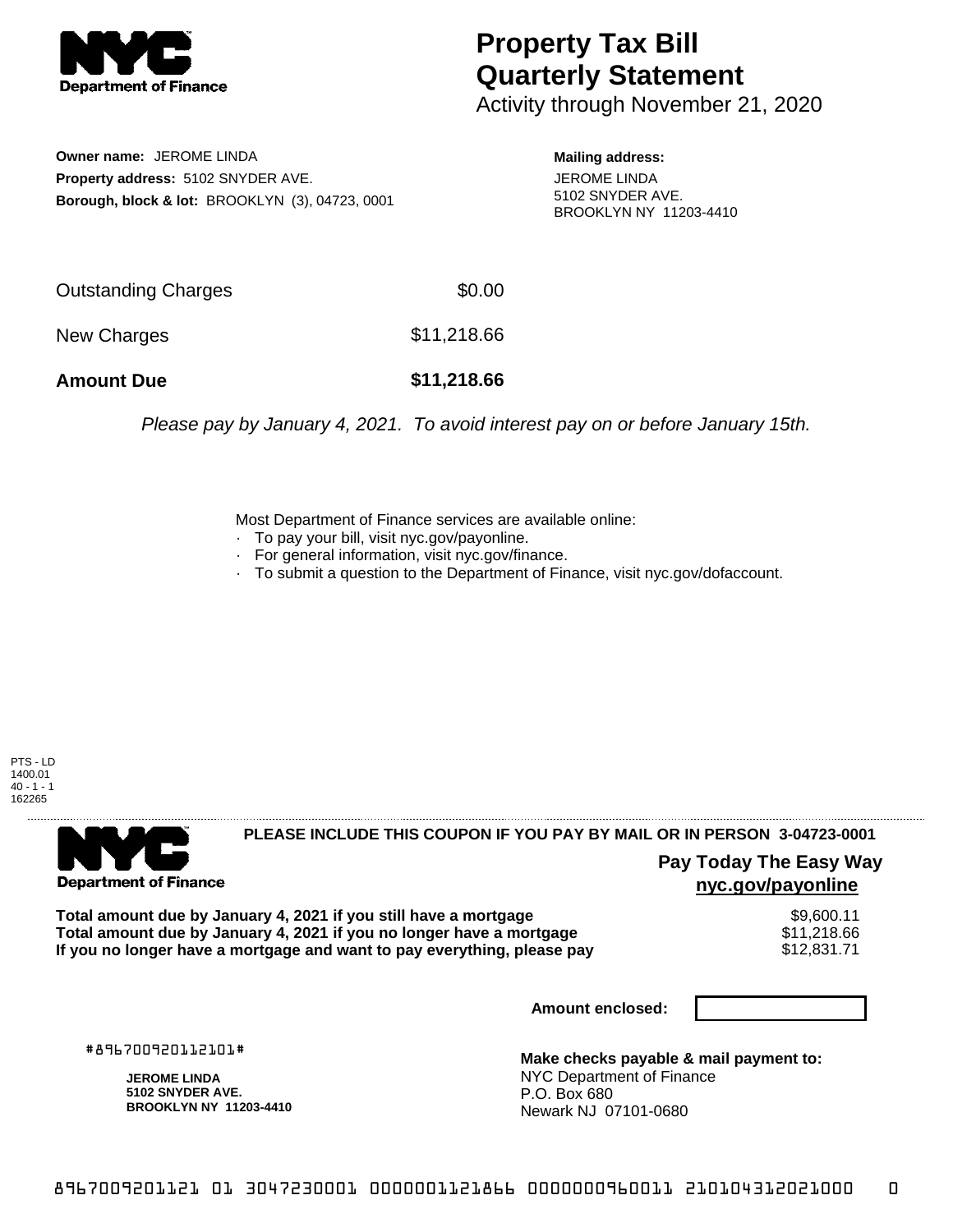

| <b>Previous Charges</b>                                                    |                               |                     | Amount                  |
|----------------------------------------------------------------------------|-------------------------------|---------------------|-------------------------|
| Total previous charges including interest and payments                     |                               | \$0.00              |                         |
| <b>Current Charges</b>                                                     | <b>Activity Date Due Date</b> |                     | Amount                  |
| <b>Finance-Property Tax</b><br><b>Adopted Tax Rate</b>                     |                               | 01/01/2021          | \$1,637.43<br>$$-18.88$ |
| Design/Construction-Sidewalk- Chg                                          |                               | 01/01/2021          | \$9,600.11              |
| <b>Total current charges</b>                                               |                               |                     | \$11,218.66             |
| <b>Tax Year Charges Remaining</b>                                          | <b>Activity Date</b>          | <b>Due Date</b>     | Amount                  |
| Finance-Property Tax<br>Adopted Tax Rate                                   |                               | 04/01/2021          | \$1,637.43<br>$$-18.88$ |
| Total tax year charges remaining                                           |                               |                     | \$1,618.55              |
| If you pay everything you owe by January 4, 2021, you would save:          |                               | \$5.50              |                         |
|                                                                            |                               |                     |                         |
| How We Calculated Your Property Tax For July 1, 2020 Through June 30, 2021 |                               |                     |                         |
|                                                                            |                               | Overall             |                         |
| Tax class 1 - Small Home, Less Than 4 Families                             |                               | <b>Tax Rate</b>     |                         |
| Original tax rate billed                                                   |                               | 21.1670%            |                         |
| New Tax rate                                                               |                               | 21.0450%            |                         |
|                                                                            |                               |                     |                         |
| <b>Estimated Market Value \$718,000</b>                                    |                               |                     | <b>Taxes</b>            |
| <b>Billable Assessed Value</b>                                             |                               | \$30,943            |                         |
| <b>Taxable Value</b>                                                       |                               | \$30,943 x 21.0450% |                         |
|                                                                            |                               | \$6,511.96          | \$6,511.96              |
| <b>Tax Before Abatements and STAR</b><br>Annual property tax               |                               |                     | \$6,511.96              |
| Original property tax billed in June 2020                                  |                               |                     | \$6,549.72              |

Please call 311 to speak to a representative to make a property tax payment by telephone.

## **Home banking payment instructions:**

- 1. **Log** into your bank or online bill pay website.
- 2. **Add** the new payee: NYC DOF Property Tax. Enter your account number, which is your boro, block and lot, as it appears here: 3-04723-0001 . You may also need to enter the address for the Department of Finance. The address is P.O. Box 680, Newark NJ 07101-0680.
- 3. **Schedule** your online payment using your checking or savings account.

## **Did Your Mailing Address Change?**

If so, please visit us at **nyc.gov/changemailingaddress** or call **311.**

When you provide a check as payment, you authorize us either to use information from your check to make a one-time electronic fund transfer from your account or to process the payment as a check transaction.